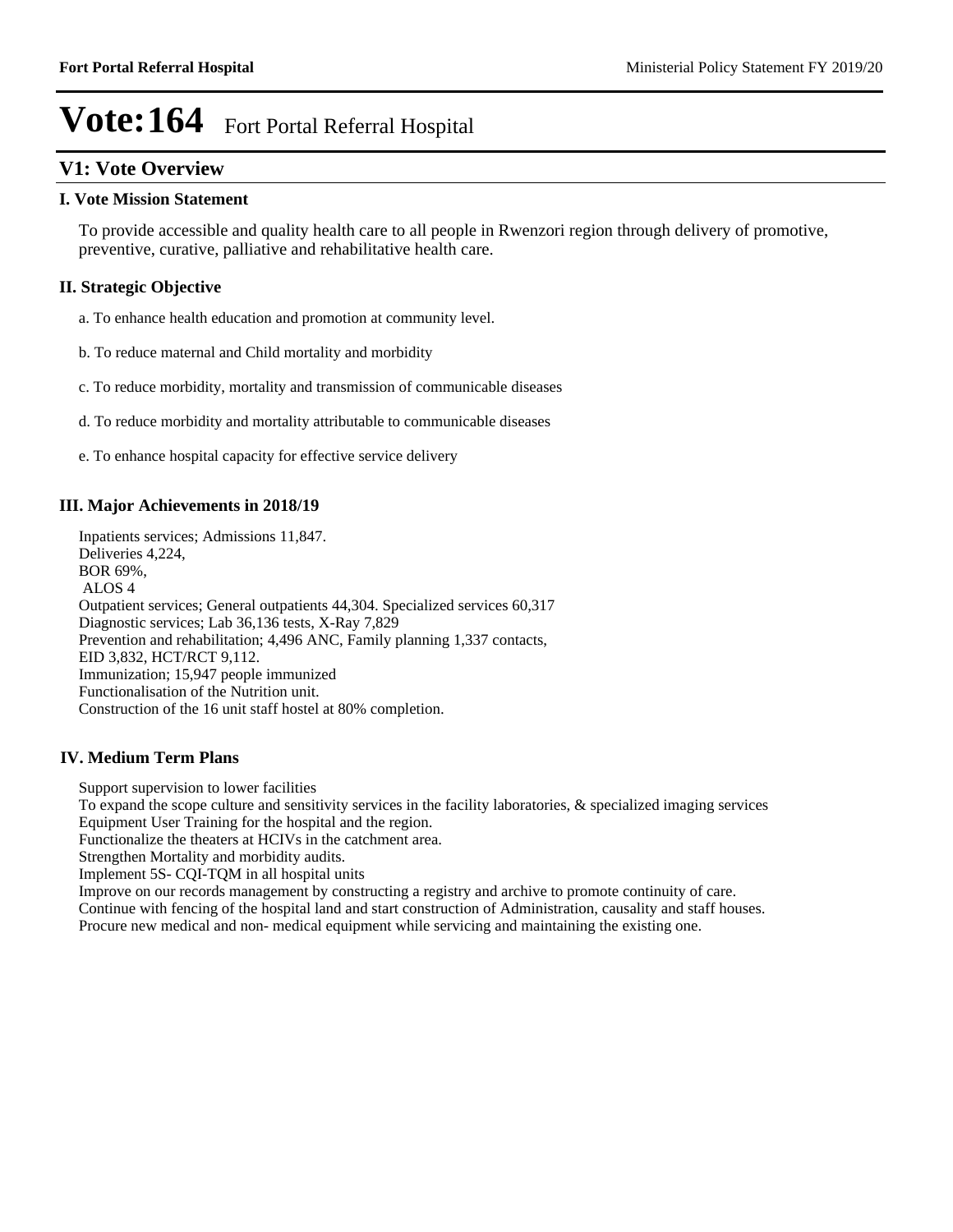# **V. Summary of Past Performance and Medium Term Budget Allocations**

**Table 5.1: Overview of Vote Expenditures (UShs Billion)**

|                  |                                                      |                    | 2018/19       |                                           |         |         |         | <b>MTEF Budget Projections</b> |         |
|------------------|------------------------------------------------------|--------------------|---------------|-------------------------------------------|---------|---------|---------|--------------------------------|---------|
|                  |                                                      | 2017/18<br>Outturn | <b>Budget</b> | <b>Approved Expenditure</b><br>by End Dec | 2019/20 | 2020/21 | 2021/22 | 2022/23                        | 2023/24 |
| <b>Recurrent</b> | Wage                                                 | 2.928              | 5.415         | 2.277                                     | 5.415   | 5.415   | 5.415   | 5.415                          | 5.415   |
|                  | Non Wage                                             | 1.506              | 2.419         | 0.677                                     | 3.248   | 3.248   | 3.248   | 3.248                          | 3.248   |
| Devt.            | GoU                                                  | 1.057              | 1.060         | 0.240                                     | 1.060   | 1.060   | 1.060   | 1.060                          | 1.060   |
|                  | Ext. Fin.                                            | 0.000              | 0.000         | 0.000                                     | 0.000   | 0.000   | 0.000   | 0.000                          | 0.000   |
|                  | <b>GoU</b> Total                                     | 5.492              | 8.895         | 3.195                                     | 9.723   | 9.723   | 9.723   | 9.723                          | 9.723   |
|                  | <b>Total GoU+Ext Fin (MTEF)</b>                      | 5.492              | 8.895         | 3.195                                     | 9.723   | 9.723   | 9.723   | 9.723                          | 9.723   |
|                  | Arrears                                              | 0.309              | 0.178         | 0.158                                     | 0.151   | 0.000   | 0.000   | 0.000                          | 0.000   |
|                  | <b>Total Budget</b>                                  | 5.800              | 9.072         | 3.353                                     | 9.874   | 9.723   | 9.723   | 9.723                          | 9.723   |
|                  | <b>A.I.A Total</b>                                   | 0.481              | 0.758         | 0.176                                     | 0.000   | 0.000   | 0.000   | 0.000                          | 0.000   |
|                  | <b>Grand Total</b>                                   | 6.282              | 9.830         | 3.529                                     | 9.874   | 9.723   | 9.723   | 9.723                          | 9.723   |
|                  | <b>Total Vote Budget</b><br><b>Excluding Arrears</b> | 5.973              | 9.653         | 3.371                                     | 9.723   | 9.723   | 9.723   | 9.723                          | 9.723   |

# **VI. Budget By Economic Clasification**

**Table V6.1 2018/19 and 2019/20 Budget Allocations by Item**

|                                           |       | 2018/19 Approved Budget |       |              |       | 2019/20 Draft Estimates |              |
|-------------------------------------------|-------|-------------------------|-------|--------------|-------|-------------------------|--------------|
| Billion Uganda Shillings                  | GoU   | Ext. Fin                | AIA   | <b>Total</b> | GoU   | Ext. Fin                | <b>Total</b> |
| <b>Output Class: Outputs Provided</b>     | 7.835 | 0.000                   | 0.758 | 8.593        | 8.663 | 0.000                   | 8.663        |
| 211 Wages and Salaries                    | 5.503 | 0.000                   | 0.409 | 5.912        | 5.753 | 0.000                   | 5.753        |
| 212 Social Contributions                  | 0.340 | 0.000                   | 0.030 | 0.370        | 0.435 | 0.000                   | 0.435        |
| 213 Other Employee Costs                  | 0.839 | 0.000                   | 0.000 | 0.839        | 0.822 | 0.000                   | 0.822        |
| 221 General Expenses                      | 0.211 | 0.000                   | 0.020 | 0.231        | 0.237 | 0.000                   | 0.237        |
| 222 Communications                        | 0.026 | 0.000                   | 0.003 | 0.029        | 0.037 | 0.000                   | 0.037        |
| 223 Utility and Property Expenses         | 0.342 | 0.000                   | 0.057 | 0.399        | 0.682 | 0.000                   | 0.682        |
| 224 Supplies and Services                 | 0.105 | 0.000                   | 0.204 | 0.309        | 0.213 | 0.000                   | 0.213        |
| 227 Travel and Transport                  | 0.210 | 0.000                   | 0.016 | 0.226        | 0.213 | 0.000                   | 0.213        |
| 228 Maintenance                           | 0.257 | 0.000                   | 0.019 | 0.276        | 0.271 | 0.000                   | 0.271        |
| 281 Property expenses other than interest | 0.001 | 0.000                   | 0.000 | 0.001        | 0.000 | 0.000                   | 0.000        |
| <b>Output Class: Capital Purchases</b>    | 1.060 | 0.000                   | 0.000 | 1.060        | 1.060 | 0.000                   | 1.060        |
| <b>312 FIXED ASSETS</b>                   | 1.060 | 0.000                   | 0.000 | 1.060        | 1.060 | 0.000                   | 1.060        |
| <b>Output Class: Arrears</b>              | 0.178 | 0.000                   | 0.000 | 0.178        | 0.151 | 0.000                   | 0.151        |
| 321 DOMESTIC                              | 0.178 | 0.000                   | 0.000 | 0.178        | 0.151 | 0.000                   | 0.151        |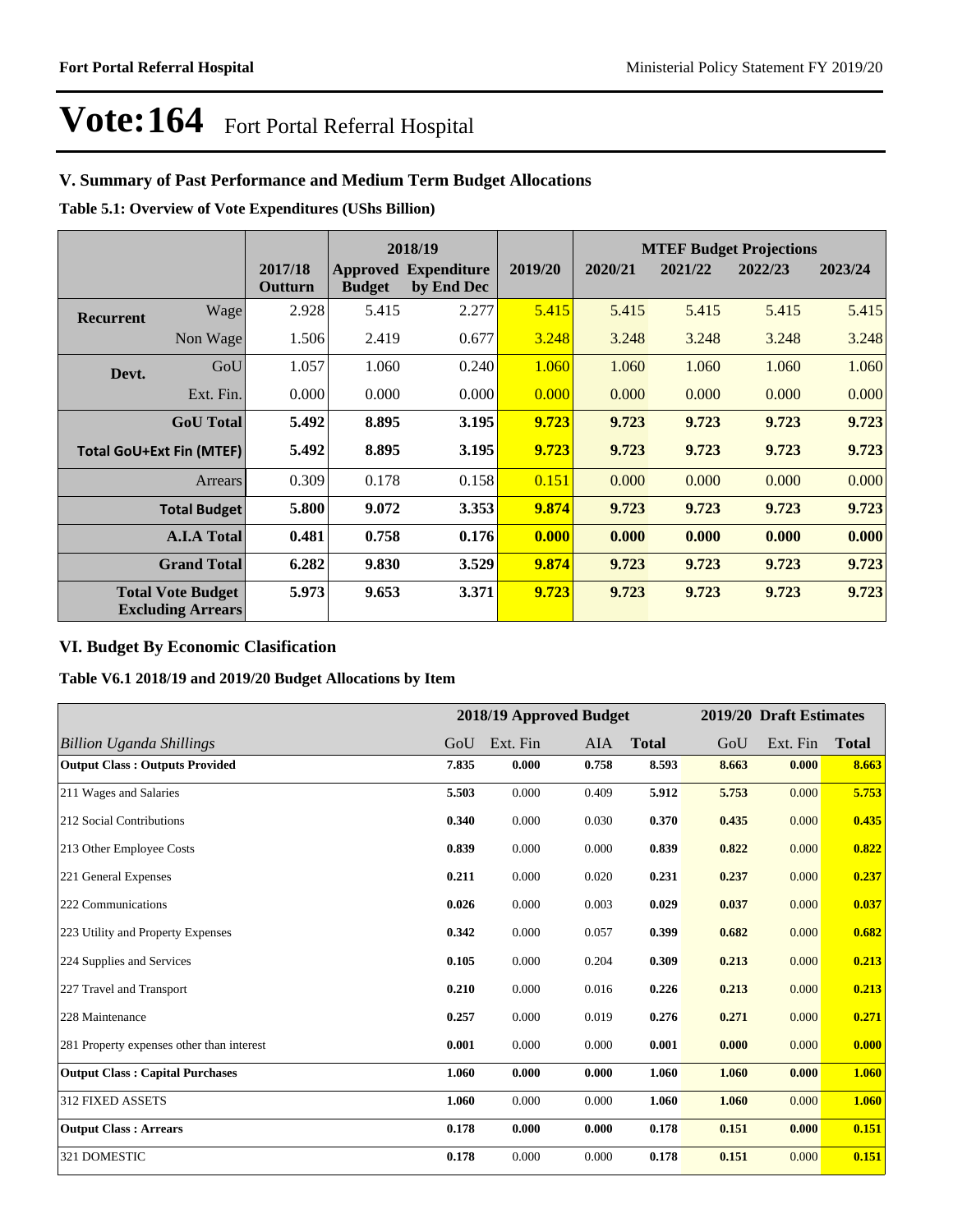| <b>Grand Total:</b>            | 9.072 | 0.000 | 0.758 | 9.830 | 9.874 | 0.000 | 9.874 |
|--------------------------------|-------|-------|-------|-------|-------|-------|-------|
| <b>Total excluding Arrears</b> | 8.895 | 0.000 | 0.758 | 9.653 | 9.723 | 0.000 | 9.723 |

# **VII. Budget By Programme And Subprogramme**

### **Table V7.1: Past Expenditure Outturns and Medium Term Projections by Programme and SubProgramme**

| Billion Uganda shillings                                                |                              | FY 2018/19                |                                   |                                             |         | <b>Medium Term Projections</b> |         |         |
|-------------------------------------------------------------------------|------------------------------|---------------------------|-----------------------------------|---------------------------------------------|---------|--------------------------------|---------|---------|
|                                                                         | <b>FY 2017/18</b><br>Outturn | Approved<br><b>Budget</b> | <b>Spent By</b><br><b>End Dec</b> | 2019-20<br><b>Proposed</b><br><b>Budget</b> | 2020-21 | 2021-22                        | 2022-23 | 2023-24 |
| <b>56 Regional Referral Hospital Services</b>                           | 6.282                        | 9.830                     | 3.529                             | 9.874                                       | 9.723   | 9.723                          | 9.723   | 9.723   |
| 01 Fort Portal Referral Hospital Services                               | 5.026                        | 8.559                     | 3.230                             | 8.604                                       | 8.453   | 8.453                          | 8.453   | 8.453   |
| 02 Fort Portal Referral Hospital Internal<br>Audit                      | 0.016                        | 0.016                     | 0.006                             | 0.016                                       | 0.016   | 0.016                          | 0.016   | 0.016   |
| 03 Fort Portal Regional Maintenance                                     | 0.183                        | 0.194                     | 0.053                             | 0.194                                       | 0.194   | 0.194                          | 0.194   | 0.194   |
| 1004 Fort Portal Rehabilitation Referral<br>Hospital                    | 0.920                        | 0.900                     | 0.240                             | 0.790                                       | 0.790   | 0.790                          | 0.790   | 0.790   |
| 1470 Institutional Support to Fort Portal<br>Regional Referral Hospital | 0.137                        | 0.160                     | 0.000                             | 0.270                                       | 0.270   | 0.270                          | 0.270   | 0.270   |
| <b>Total for the Vote</b>                                               | 6.282                        | 9.830                     | 3.529                             | 9.874                                       | 9.723   | 9.723                          | 9.723   | 9.723   |
| <b>Total Excluding Arrears</b>                                          | 5.973                        | 9.653                     | 3.371                             | 9.723                                       | 9.723   | 9.723                          | 9.723   | 9.723   |

### **VIII. Programme Performance and Medium Term Plans**

### **Table V8.1: Programme Outcome and Outcome Indicators ( Only applicable for FY 2019/20)**

| <b>Programme:</b>                                          | 56 Regional Referral Hospital Services                                                                            |                 |                  |                            |            |            |  |  |
|------------------------------------------------------------|-------------------------------------------------------------------------------------------------------------------|-----------------|------------------|----------------------------|------------|------------|--|--|
| <b>Programme Objective</b>                                 | To provide general and specialized services which are inclusive to the catchment population in Rwenzori<br>Region |                 |                  |                            |            |            |  |  |
| <b>Responsible Officer:</b>                                | <b>Hospital Director</b>                                                                                          |                 |                  |                            |            |            |  |  |
|                                                            | <b>Programme Outcome:</b> Quality and accessible Regional Referral Hospital Services                              |                 |                  |                            |            |            |  |  |
|                                                            | <b>Sector Outcomes contributed to by the Programme Outcome</b>                                                    |                 |                  |                            |            |            |  |  |
| 1. Improved quality of life at all levels                  |                                                                                                                   |                 |                  |                            |            |            |  |  |
|                                                            |                                                                                                                   |                 |                  | <b>Performance Targets</b> |            |            |  |  |
| <b>Outcome Indicators</b>                                  |                                                                                                                   |                 |                  | 2019/20                    | 2020/21    | 2021/22    |  |  |
|                                                            |                                                                                                                   | <b>Baseline</b> | <b>Base year</b> | <b>Target</b>              | Projection | Projection |  |  |
| • % increase of specialized clinic outpatients attendances |                                                                                                                   |                 |                  | 5%                         | 7.5%       | 10%        |  |  |
| · % increase of diagnostic investigations carried          |                                                                                                                   |                 |                  |                            | 15%        | 20%        |  |  |
| • Bed occupancy rate                                       |                                                                                                                   |                 |                  |                            | 85%        | 85%        |  |  |
|                                                            | <b>SubProgramme: 01 Fort Portal Referral Hospital Services</b>                                                    |                 |                  |                            |            |            |  |  |
| <b>Output: 01 Inpatient services</b>                       |                                                                                                                   |                 |                  |                            |            |            |  |  |
| No. of in-patients (Admissions)                            |                                                                                                                   |                 |                  | 30,000                     | 32,000     | 34,000     |  |  |
| Average Length of Stay (ALOS) - days                       |                                                                                                                   |                 |                  |                            | 4          |            |  |  |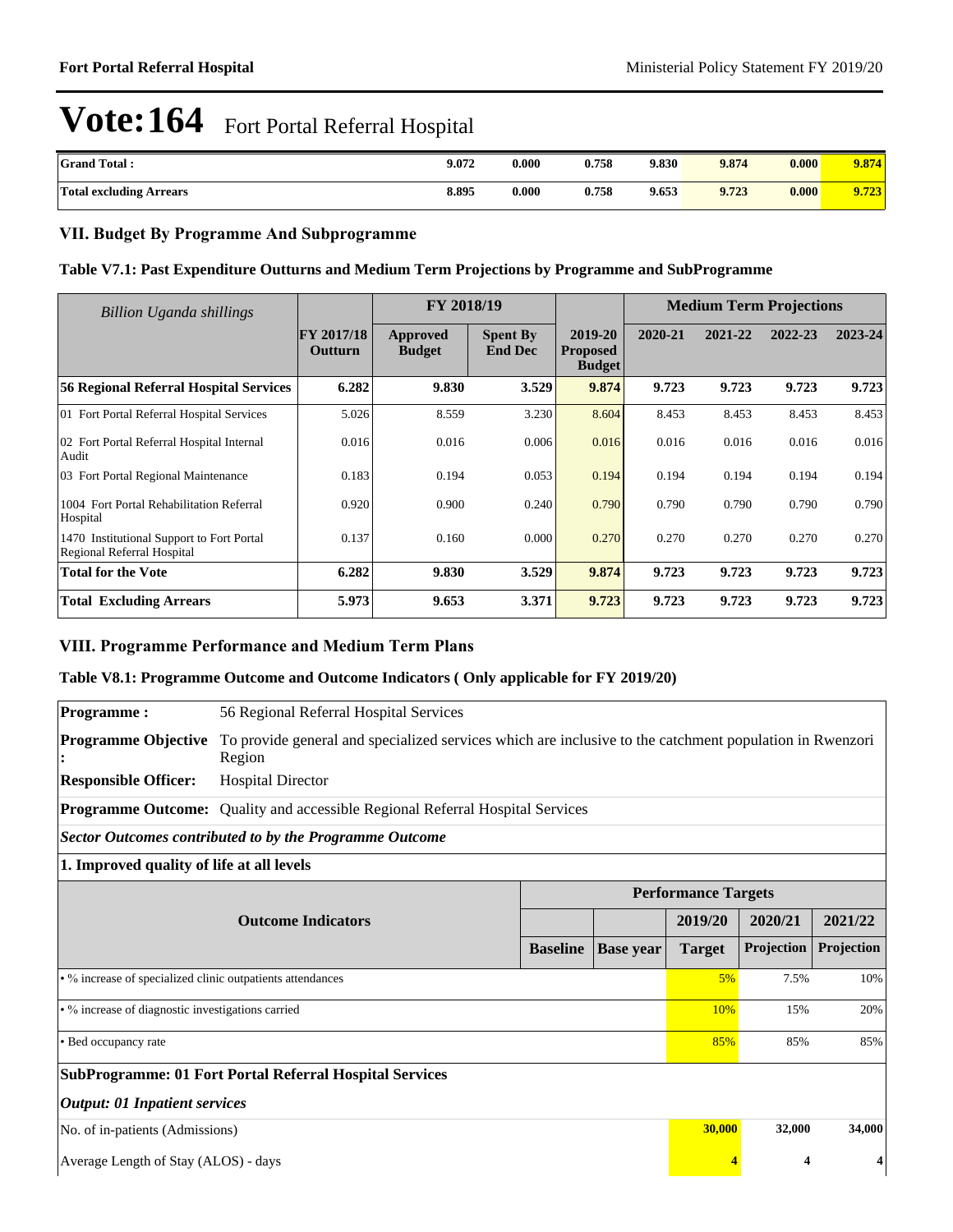| Bed Occupancy Rate (BOR)                                        | 75%                      | 85%               | 85%         |
|-----------------------------------------------------------------|--------------------------|-------------------|-------------|
| Number of Major Operations (including Ceasarian section)        | 3,000                    | 4,000             | 4,200       |
| Referral cases in                                               | 1,000                    | 6,000             | 6,500       |
| <b>Output: 02 Outpatient services</b>                           |                          |                   |             |
| Total general outpatients attendance                            | 100,000                  | 110,000           | 120,000     |
| No. of specialised clinic attendances                           | <b>140,000</b>           | 160,000           | 180,000     |
| Output: 03 Medicines and health supplies procured and dispensed |                          |                   |             |
| Value of medical equipment procured(Ush Bn)                     | 1,040,000,0<br>$\bf{00}$ | 1,040,000,00<br>0 | 104,000,000 |
| <b>Output: 04 Diagnostic services</b>                           |                          |                   |             |
| No. of laboratory tests carried out                             | 100,000                  | 150,000           | 200,000     |
| No. of patient xrays (imaging) taken                            | <b>12,000</b>            | 20,000            | 22,000      |
| Number of Ultra Sound Scans                                     | 15,000                   | 20,000            | 22,000      |
| <b>Output: 05 Hospital Management and support services</b>      |                          |                   |             |
| Assets register updated on a quarterly basis                    | $\overline{\mathbf{4}}$  | 4                 | 4           |
| Timely payment of salaries and pensions by the 2                | 12                       | 12                | 12          |
| Timely submission of quarterly financial/activity               |                          | 4                 | 4           |
| <b>Output: 06 Prevention and rehabilitation services</b>        |                          |                   |             |
| No. of antenatal cases (All attendances)                        | 10,000                   | 12,000            | 14,000      |
| No. of children immunised (All immunizations)                   | 32,000                   | 35,000            | 37,000      |
| No. of family planning users attended to (New and Old)          | 3,000                    | 3,100             | 3,200       |
| Number of ANC Visits (All visits)                               | <b>10,000</b>            | 12,000            | 14,000      |
| <b>Output: 07 Immunisation Services</b>                         |                          |                   |             |
| Number of Childhood Vaccinations given (All contac              | 32,000                   | 35,000            | 37,000      |
| SubProgramme: 02 Fort Portal Referral Hospital Internal Audit   |                          |                   |             |
| <b>Output: 05 Hospital Management and support services</b>      |                          |                   |             |
| Assets register updated on a quarterly basis                    | $\overline{\mathbf{4}}$  |                   |             |
| Timely payment of salaries and pensions by the 2                | 12                       |                   |             |
| Timely submission of quarterly financial/activity               | 4                        |                   |             |
| <b>SubProgramme: 03 Fort Portal Regional Maintenance</b>        |                          |                   |             |
| <b>Output: 05 Hospital Management and support services</b>      |                          |                   |             |
| Assets register updated on a quarterly basis                    | 4                        |                   |             |
| Timely payment of salaries and pensions by the 2                | <b>12</b>                |                   |             |
| Timely submission of quarterly financial/activity               |                          |                   |             |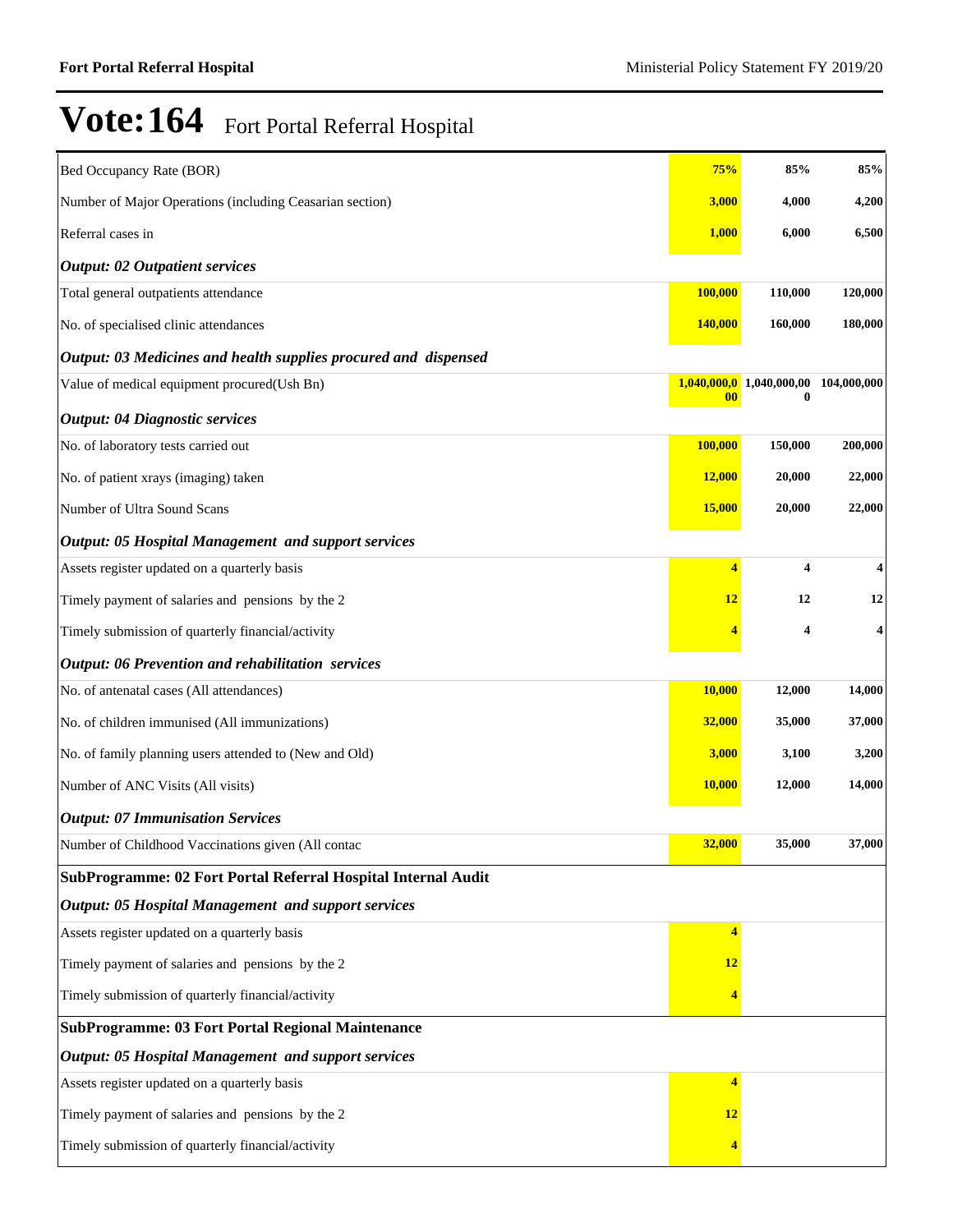### **IX. Major Capital Investments And Changes In Resource Allocation**

#### **Table 9.1: Major Capital Investment (Capital Purchases outputs over 0.5Billion)**

| <b>FY 2018/19</b>                                                       | <b>FY 2019/20</b>                                  |                                                                                                                                                            |  |  |  |  |
|-------------------------------------------------------------------------|----------------------------------------------------|------------------------------------------------------------------------------------------------------------------------------------------------------------|--|--|--|--|
| <b>Appr. Budget and Planned Outputs</b>                                 | <b>Expenditures and Achievements by</b><br>end Dec | <b>Proposed Budget and Planned</b><br><b>Outputs</b>                                                                                                       |  |  |  |  |
| Vote 164 Fort Portal Referral Hospital                                  |                                                    |                                                                                                                                                            |  |  |  |  |
| <b>Program: 08 56 Regional Referral Hospital Services</b>               |                                                    |                                                                                                                                                            |  |  |  |  |
| Development Project : 1004 Fort Portal Rehabilitation Referral Hospital |                                                    |                                                                                                                                                            |  |  |  |  |
| Output: 08 56 80 Hospital Construction/rehabilitation                   |                                                    |                                                                                                                                                            |  |  |  |  |
|                                                                         |                                                    | One heavy Ultrasound machine procured<br>Phase one of perimeter wall fence completed.<br>Ten solar security lights installed<br>Two dental chairs prosured |  |  |  |  |
| <b>Total Output Cost(Ushs Thousand)</b><br>$\bf{0}$                     | 0                                                  | 540,000                                                                                                                                                    |  |  |  |  |
| Gou Dev't:<br>$\theta$                                                  | $\Omega$                                           | 540,000                                                                                                                                                    |  |  |  |  |
| Ext Fin:<br>$\mathbf{0}$                                                | $\Omega$                                           |                                                                                                                                                            |  |  |  |  |
| A.I.A.<br>$\mathbf{0}$                                                  | $\Omega$                                           | $\Omega$                                                                                                                                                   |  |  |  |  |

## **X. Vote Challenges and Plans To Improve Performance**

#### **Vote Challenges**

Health seeking behavior influenced by cultural beliefs, attitude and traditional practices negatively influence service delivery, inadequate hospital infrastructure especially for emergency services, under funding for both wage and non-wage recurrent and development, under funding for essential medicines and sundries, poor referral system.

#### **Plans to improve Vote Performance**

Strengthen support supervision to lower facilities, carry out mortality audits, Health education on disease prevention. Improve on medical emergency services. Improve on hospital infrastructure including clinics and offices. Attract and retain staff through provision of accommodation. Improve on data management and utilization. Improve on training and research. Strengthen community health department. improvement on community participation in health services. Resource mobilization through partnerships.

### **XI Off Budget Support**

#### **Table 11.1 Off-Budget Support by Sub-Programme**

N/A

### **XII. Vote Cross Cutting Policy And Other Budgetary Issues**

#### **Table 12.1: Cross- Cutting Policy Issues**

| <b>Issue Type:</b> | <b>HIV/AIDS</b> |
|--------------------|-----------------|
|--------------------|-----------------|

| <b>Objective :</b> | To contribute towards reduction of new HIV infections through safe circumcision activities,<br>Assisted Partner Notification (APN), RCT/VCT services, PMTCT services, special group services |
|--------------------|----------------------------------------------------------------------------------------------------------------------------------------------------------------------------------------------|
|                    | (adolescents &MARPS). Implement the test and treat policy, monitor ART services to achieve<br>95% viral load suppression among ART clients.                                                  |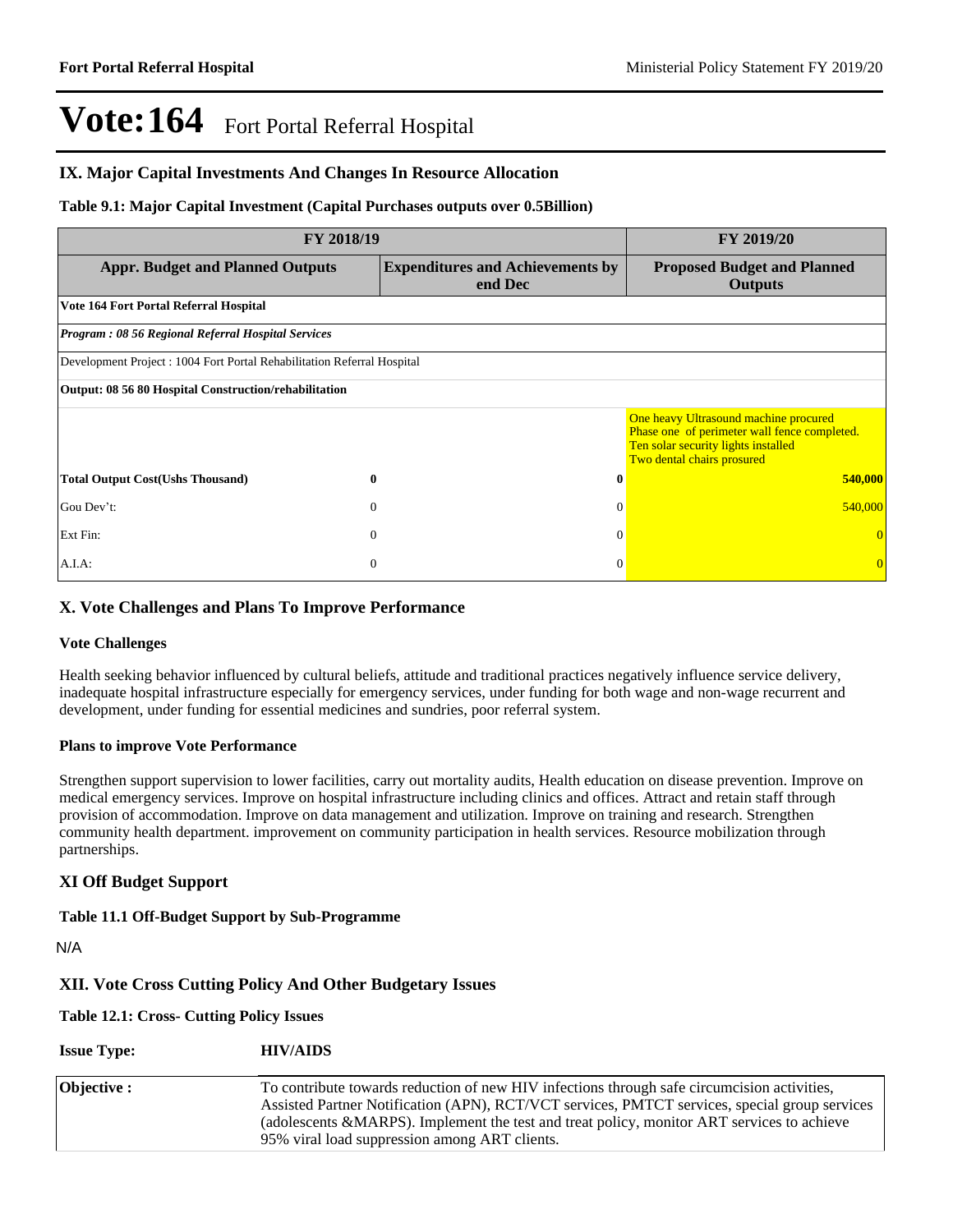| <b>Issue of Concern:</b>                  | Low utilisation of viral load results by clinicians.<br>Low numbers of clients who are not suppressed who complete IAC                                                                                                                                        |
|-------------------------------------------|---------------------------------------------------------------------------------------------------------------------------------------------------------------------------------------------------------------------------------------------------------------|
| <b>Planned Interventions:</b>             | Increase on Viral load load testing for eligible Clients.<br>Increase on clients who are not suppressed to complete the IAC.<br>Intensify viral load utilisation by clinicians                                                                                |
| <b>Budget Allocation (Billion):</b> 0.500 |                                                                                                                                                                                                                                                               |
| <b>Performance Indicators:</b>            | Proportion of clients eligible for Viral load testing sho actually get viral load test.<br>Proportion of clients who complete IAC on schedule<br>Proportion of clients with Viral Load results that are actually interpreted and recorded in client<br>chart. |

# **XIII. Personnel Information**

#### **Table 13.1 Staff Establishment Analysis**

| <b>Title</b>                                                                        | <b>Salary Scale</b> | <b>Number Of Approved Positions</b> | <b>Number Of Filled Positions</b> |
|-------------------------------------------------------------------------------------|---------------------|-------------------------------------|-----------------------------------|
| <b>CONSULTANT - FORT PORTAL</b><br><b>REG. REF HOSPITAL</b>                         | U1                  | 9                                   | 2                                 |
| SENIOR PRINCIPAL NURSIMG<br>OFFICER - FORT PORTAL REG.<br><b>REF HOSPITAL</b>       | U <sub>2</sub>      |                                     | $\overline{0}$                    |
| MOSG (Medicine)                                                                     | U3(SC)              | 12                                  | 3                                 |
| MOSG (Public Health)                                                                | U3(SC)              |                                     | $\boldsymbol{0}$                  |
| <b>ACCOUNTANT - FORT PORTAL</b><br><b>REG. REF HOSPITAL</b>                         | U <sub>4</sub>      |                                     | $\boldsymbol{0}$                  |
| HOSPITAL ADMINISTRATOR -<br>FORT PORTAL REG. REF<br><b>HOSPITAL</b>                 | U <sub>4</sub>      |                                     | $\Omega$                          |
| <b>MEDICAL OFFICER - FORT</b><br>PORTAL REG. REF HOSPITAL                           | U <sub>4</sub>      | 10                                  | 7                                 |
| SENIOR NURSING OFFICER -<br>FORT PORTAL REG. REF<br><b>HOSPITAL</b>                 | U <sub>4</sub>      | 69                                  | 63                                |
| <b>SENIOR PRINCIPAL STORES</b><br><b>ASSISTANT - FORT PORTAL</b><br><b>HOSPITAL</b> | U <sub>4</sub>      | 5                                   | 0                                 |
| ANAESTHETIC OFFICER - FORT U5<br>PORTAL REG. REF HOSPITAL                           |                     | 3                                   | 2                                 |
| <b>DISPENSER - FORT PORTAL</b><br><b>REG. REF HOSPITAL</b>                          | U <sub>5</sub>      | 5                                   | 3                                 |
| <b>NURSING OFFICER - FORT</b><br>PORTAL REG. REF HOSPITAL                           | U <sub>5</sub>      | 69                                  | 63                                |
| PHYSIOTHERAPIST -<br>FORTPORTAL REG. REF<br><b>HOSPITAL</b>                         | U <sub>5</sub>      | $\overline{c}$                      |                                   |
| <b>RADIOGRAPHER - FORT</b><br>PORTAL REG. REF HOSPITAL                              | U <sub>5</sub>      | 1                                   | $\mathbf{0}$                      |
| THEATRE ASSISTANT - FORT<br>PORTAL REG. REF HOSPITAL                                | U <sub>6</sub>      | 5                                   | 4                                 |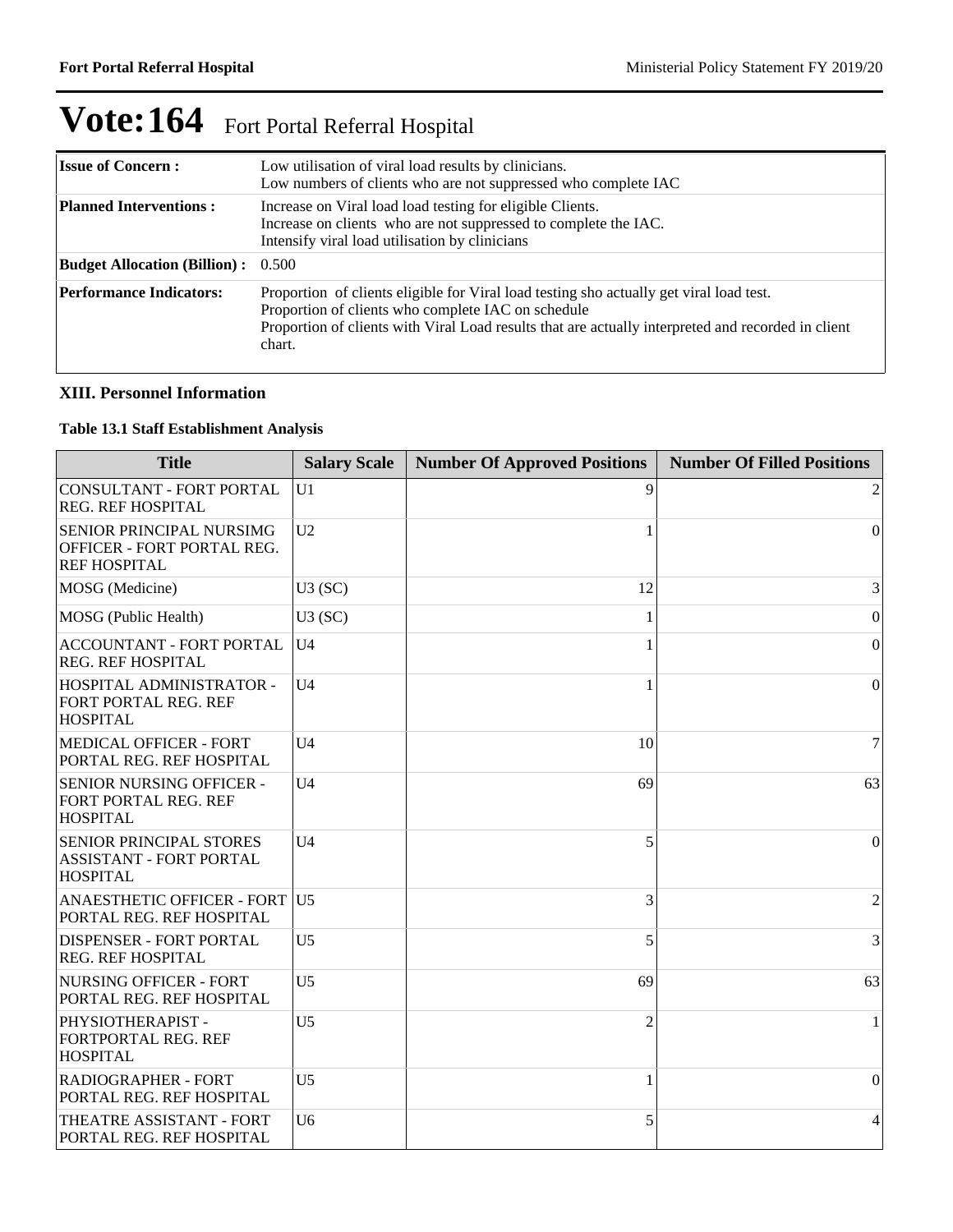| <b>ENROLLED MIDWIFE - FORT</b><br><b>PORTAL REG. REF HOSPITAL</b>     | U7             | 20 | 18       |
|-----------------------------------------------------------------------|----------------|----|----------|
| <b>ENROLLED NURSE - FORT</b><br>PORTAL REG. REF HOSPITAL              | U <sub>7</sub> | 40 | 36       |
| DARKROOM ATTENDANT -<br><b>FORTPORTAL REG. REF</b><br><b>HOSPITAL</b> | U <sub>8</sub> |    | $\Omega$ |
| DRIVER - FORT PORTAL REG.<br><b>REF HOSPITAL</b>                      | U8             |    |          |
| PLUMBER - FORT PORTAL REG. IU8<br><b>REF HOSPITAL</b>                 |                |    |          |
| <b>THEATRE ATTENDANT - FORT</b><br><b>PORTAL REG. REF HOSPITAL</b>    | U8             | 10 | 9        |
| Senior Consultant (Internal<br>Medicine)                              | <b>UISE</b>    |    |          |

### **Table 13.2 Staff Recruitment Plan**

| Post Title                                                              | Salalry<br>Scale | No. Of<br>Approved<br>Posts | No Of<br><b>Filled Posts</b> | Vacant<br>Posts | No. of Posts<br>Cleared for<br>Filling<br>FY2019/20 | <b>Gross Salary</b><br>Per Month<br>(UGX) | <b>Total Annual</b><br>Salary<br>(UGX) |
|-------------------------------------------------------------------------|------------------|-----------------------------|------------------------------|-----------------|-----------------------------------------------------|-------------------------------------------|----------------------------------------|
| <b>ACCOUNTANT - FORT</b><br>PORTAL REG. REF HOSPITAL                    | U <sub>4</sub>   | 1                           | $\Omega$                     |                 |                                                     | 1.020.697                                 | 12,248,364                             |
| <b>ANAESTHETIC OFFICER -</b><br>FORT PORTAL REG. REF<br><b>HOSPITAL</b> | U <sub>5</sub>   | 3                           | $\overline{c}$               |                 | $\mathbf{1}$                                        | 898,337                                   | 10.780.044                             |
| <b>CONSULTANT - FORT PORTAL</b><br>REG. REF HOSPITAL                    | U1               | $\overline{9}$              | $\overline{c}$               | $\overline{7}$  | 7                                                   | 20,783,679                                | 249,404,148                            |
| DARKROOM ATTENDANT -<br>FORTPORTAL REG. REF<br><b>HOSPITAL</b>          | U <sub>8</sub>   | $\overline{c}$              | $\Omega$                     | $\mathfrak{I}$  | $\mathcal{L}$                                       | 654,138                                   | 7,849,656                              |
| DISPENSER - FORT PORTAL<br>REG. REF HOSPITAL                            | U5               | 5                           | 3                            | $\overline{c}$  | $\overline{c}$                                      | 1,874,720                                 | 22,496,640                             |
| DRIVER - FORT PORTAL REG.<br><b>REF HOSPITAL</b>                        | U8               | 5                           | 4                            |                 |                                                     | 299,859                                   | 3,598,308                              |
| <b>ENROLLED MIDWIFE - FORT</b><br>PORTAL REG. REF HOSPITAL              | U7               | 20                          | 18                           | $\overline{c}$  | $\mathfrak{D}$                                      | 1,154,514                                 | 13,854,168                             |
| <b>ENROLLED NURSE - FORT</b><br>PORTAL REG. REF HOSPITAL                | U7               | 40                          | 36                           | $\overline{4}$  | 4                                                   | 2,261,708                                 | 27,140,496                             |
| HOSPITAL ADMINISTRATOR -<br>FORT PORTAL REG. REF<br><b>HOSPITAL</b>     | U <sub>4</sub>   | 1                           | $\Omega$                     |                 |                                                     | 943,010                                   | 11,316,120                             |
| <b>MEDICAL OFFICER - FORT</b><br>PORTAL REG. REF HOSPITAL               | U <sub>4</sub>   | 10                          | 7                            | 3               | 3                                                   | 3,966,489                                 | 47,597,868                             |
| MOSG (Medicine)                                                         | U3(SC)           | 12                          | 3                            | 9               | $\mathbf Q$                                         | 22,172,499                                | 266,069,988                            |
| MOSG (Public Health)                                                    | U3(SC)           | $\mathbf{1}$                | $\theta$                     |                 |                                                     | 2,463,611                                 | 29,563,332                             |
| <b>NURSING OFFICER - FORT</b><br>PORTAL REG. REF HOSPITAL               | U <sub>5</sub>   | 69                          | 63                           | 6               | 6                                                   | 5.390.022                                 | 64,680,264                             |
| PHYSIOTHERAPIST -<br>FORTPORTAL REG. REF<br><b>HOSPITAL</b>             | U <sub>5</sub>   | $\overline{2}$              |                              |                 |                                                     | 898,337                                   | 10,780,044                             |
| PLUMBER - FORT PORTAL<br>REG. REF HOSPITAL                              | U8               | $\overline{c}$              | 1                            |                 | $\mathbf{1}$                                        | 327,069                                   | 3,924,828                              |
| <b>RADIOGRAPHER - FORT</b><br>PORTAL REG. REF HOSPITAL                  | U <sub>5</sub>   | 1                           | $\Omega$                     | $\mathbf{1}$    | 1                                                   | 898,337                                   | 10,780,044                             |